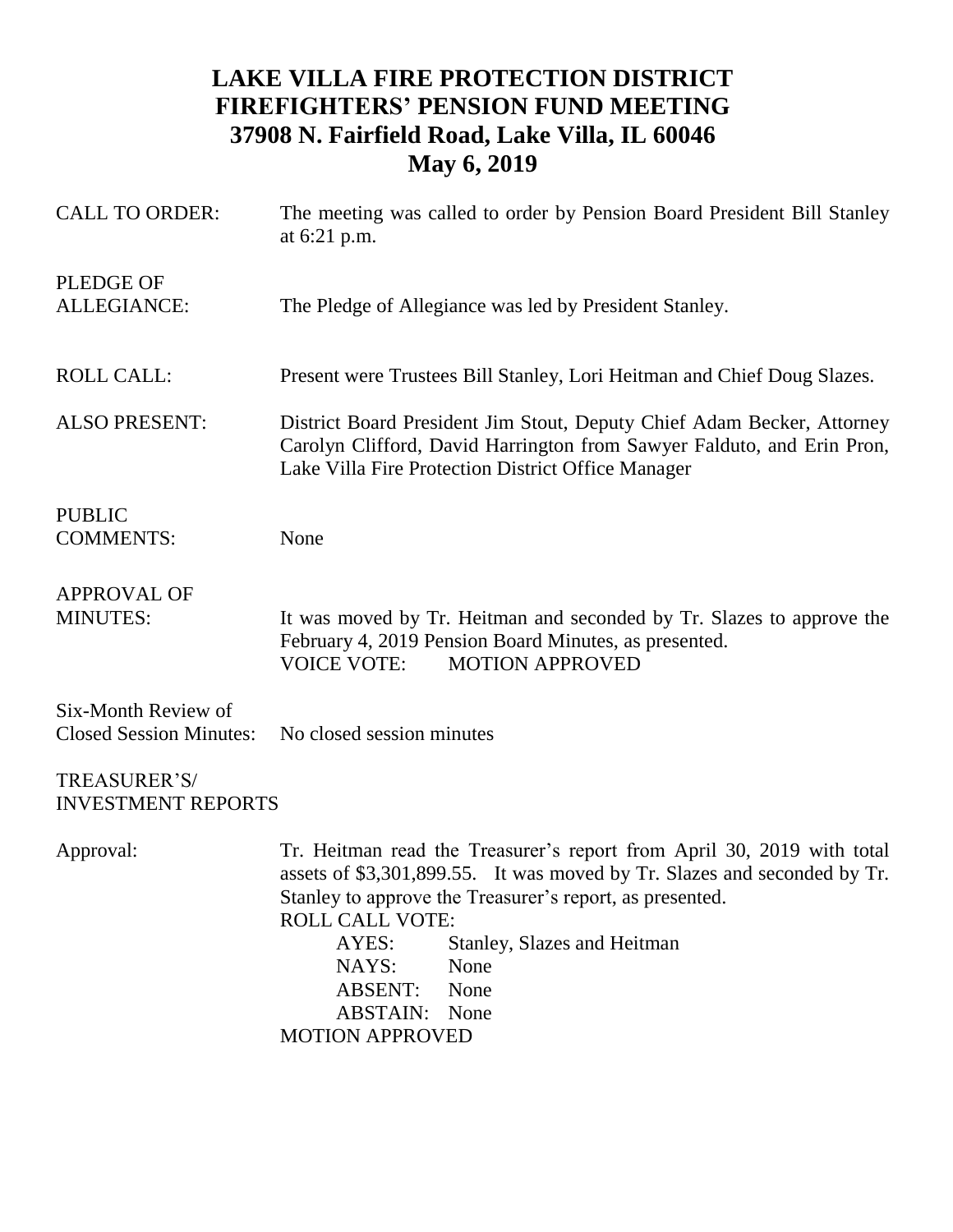| <b>Review of Sawyer</b>                                                                        |                                                                                                                                                                                                                                                                                                                                                                                                                                                                          |
|------------------------------------------------------------------------------------------------|--------------------------------------------------------------------------------------------------------------------------------------------------------------------------------------------------------------------------------------------------------------------------------------------------------------------------------------------------------------------------------------------------------------------------------------------------------------------------|
| <b>Falduto Report:</b>                                                                         | David Harrington from Sawyer Falduto reported to the Board on the<br>investments held with Charles Schwab. Total assets held in the Schwab<br>account at the end of first quarter (March 31, 2019) were \$3,412,686. For<br>the first quarter, the investment return for the portfolio, net of fees, was<br>6.62%, compared to the benchmark return at 6.58%. It was moved by Tr.<br>Slazes and seconded by Tr. Heitman to accept the investment report as<br>presented. |
|                                                                                                | <b>ROLL CALL VOTE:</b><br>AYES:<br>Stanley, Slazes and Heitman<br>NAYS:<br>None<br>ABSENT:<br>None<br><b>ABSTAIN:</b><br>None<br><b>MOTION APPROVED</b>                                                                                                                                                                                                                                                                                                                  |
| Investment Policy and/or<br><b>Asset Allocation:</b>                                           | The Board reviewed the current policy and asset allocation and concluded<br>that no action is needed at this time.                                                                                                                                                                                                                                                                                                                                                       |
| Payment of Bills:                                                                              | It was moved by Tr. Slazes and seconded by Tr. Heitman to approve the<br>payment of bills since the February 2019 meeting in the amount of<br>\$742.50 and the DOI Compliance fee once received.<br><b>ROLL CALL VOTE:</b><br>AYES:<br>Stanley, Slazes and Heitman<br>NAYS:<br>None<br>ABSENT:<br>None<br><b>ABSTAIN:</b> None<br><b>MOTION APPROVED</b>                                                                                                                 |
| Preparation of DOI Annual<br>Statement, Actuarial<br><b>Valuation and Auditing</b><br>Process: | Lauterbach and Amen will perform the Actuarial Valuation. Dam, Snell &<br>Taveirne, Ltd. will complete the Audit and DOI Statement. The audit field<br>work will be the week of August 12, 2019.                                                                                                                                                                                                                                                                         |
| <b>NEW BUSINESS</b>                                                                            |                                                                                                                                                                                                                                                                                                                                                                                                                                                                          |
| Reappointment of<br><b>Board Members:</b>                                                      | Tabled for District meeting.                                                                                                                                                                                                                                                                                                                                                                                                                                             |
| Election of Fund Officers. Tabled.                                                             |                                                                                                                                                                                                                                                                                                                                                                                                                                                                          |
| Acknowledgement of<br>District/Fund Treasurer:                                                 | Tabled.                                                                                                                                                                                                                                                                                                                                                                                                                                                                  |